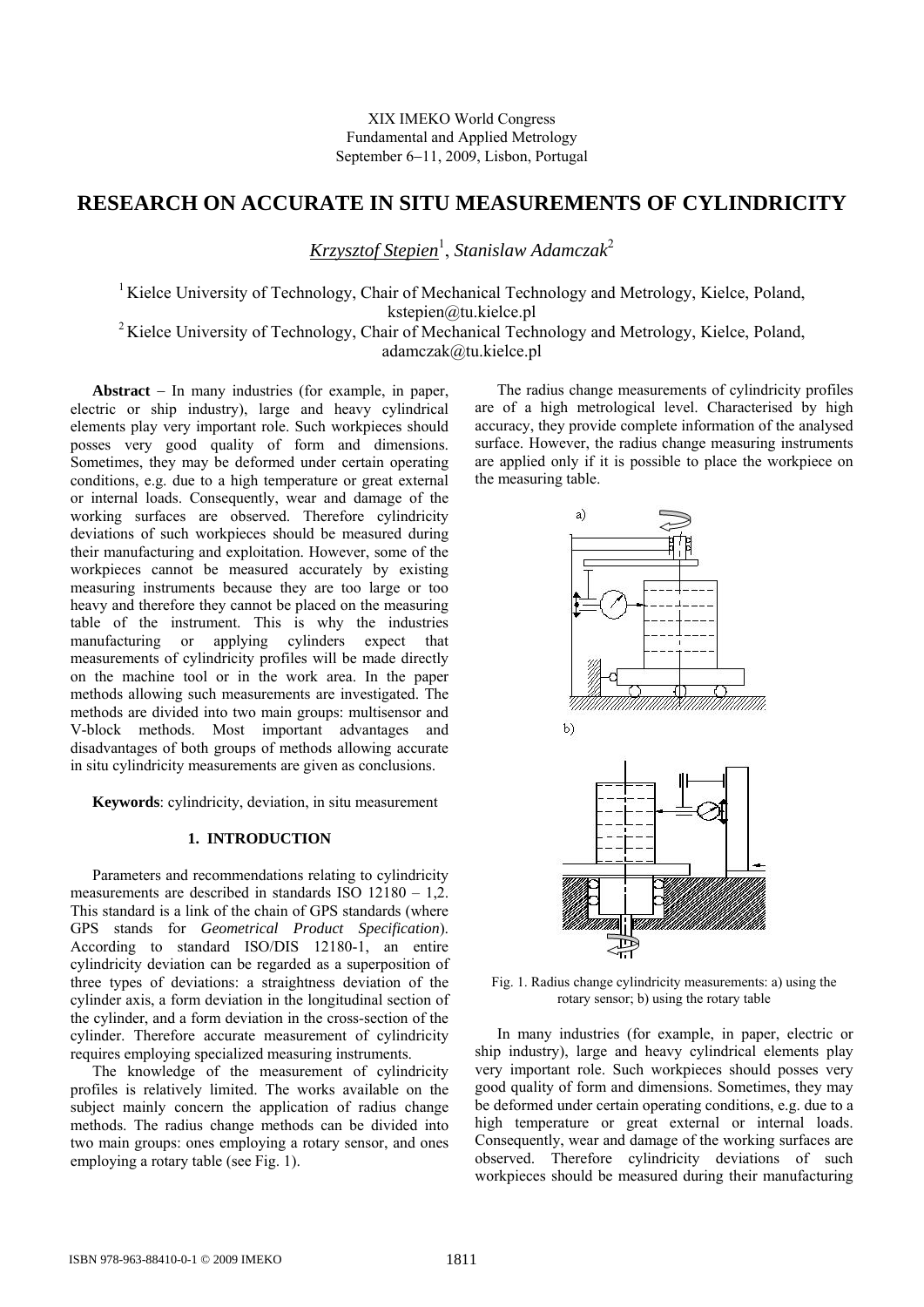and exploitation. However, some of the workpieces cannot be measured accurately by existing measuring instruments because they are too large or too heavy and therefore they cannot be placed on the measuring table of the instrument. This is why the industries manufacturing or applying cylinders expect that measurements of cylindricity profiles will be made directly on the machine tool or in the work area.

## **2. METHODS ALLOWING ACCURATE IN SITU CYLINDRICITY MEASUREMENTS**

As it was previously mentioned, radius change methods (called also radial or non-reference methods) are usually applied to accurate cylindricity measurements. These methods require placing the workpiece on the measuring table of the instrument. Therefore, they do not allow performing in situ measurements. This is the reason why numerous R&D teams make intensive efforts on development of methods allowing accurate in situ cylindricity measurements.

#### *2.1. Multi-sensor methods*

Most methods allowing in-process cylindricity measurements require employing the set of measuring sensors. These methods are usually based on so-called error separation technique (EST). They usually employ elements of the machine tool on which the workpiece is placed as components of the measuring system (for example guideways of the machine tool are used as the guideways of measuring sensors, etc.).

The most popular approach in such methods is dividing the cylindricity measurement into roundness measurements in subsequent cross-sections of the workpiece and straightness measurements along the generatrix of the cylinder. Usually, roundness measurement is carried out by so-called three-point method using three measuring sensors that are located in one plane and they are aligned in relation to each other at clearly defined angles. The scheme of classical 3-point measuring system is shown in Fig. 2.



components simultaneously. They scan surface while the workpiece is rotating.

The effect of the spindle error is canceled in the differential output of the probes and the correct roundness profile can be evaluated from the differential data. It can be done, for example, by integration or DFFT method [2].

Straightness measurement, in turn, is usually performed by so-called sequential two-point method (see Fig. 3).



Fig. 3. Straightness measurement by the sequential two-point method [1]

In the sequential two-point method the system of two sensors (A and B) measures the straightness profile. Knowing the distance between the sensors *D* and the displacement of the system of sensors *L* one can calculate and remove the influence of the Z directional error.

The method allowing in situ cylindricity measurements and combining the concept of two- and three-point method is the method described by T. R. Nyberg in [3]. In the concept presented by Nyberg the system of four measuring sensors is placed on the tool carriage of the turning machine tool (see Fig. 4).



Fig. 4. The system of measuring sensors described by Nyberg

Fig. 2. Roundness measurement by three sensors: A, B and C (the three-point method) [1]

In the 3-point method, three measuring sensors (denoted in Fig. 2 as A, B and C) are fixed around the workpiece to detect roundness profile and two-dimensional spindle error

In Nyberg's method signals from sensors A, B and C are used for calculation of the out-of-roundness (3-point method) and the out-of-straightness is calculated on the basis of the signals from the sensor B and D (2-point method). So, the signal from the sensor B is used twice. The method developed by Nyberg was successfully verified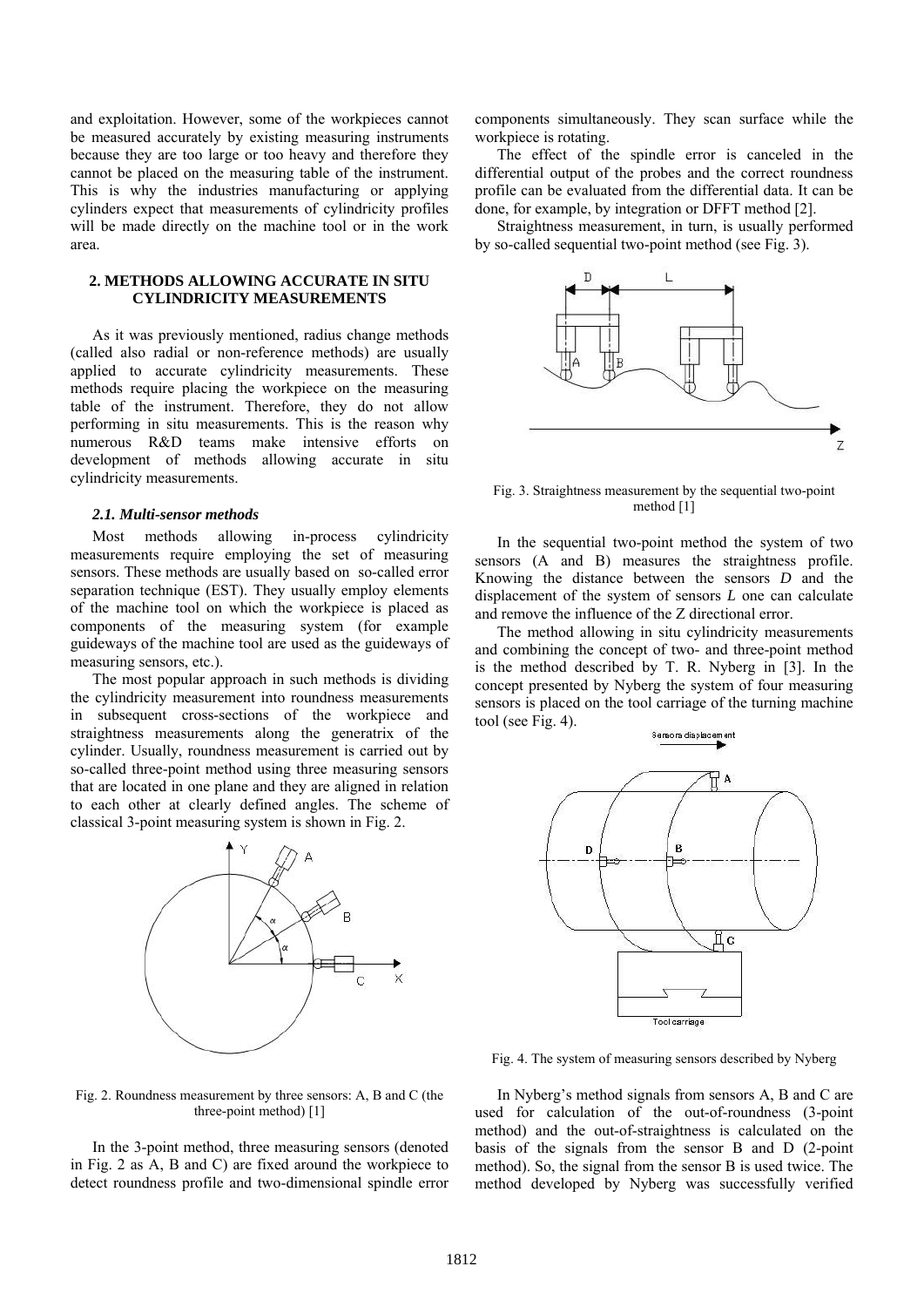experimentally on the measuring device that was designed and constructed according to the assumptions of Nyberg's concept.

#### *2.2. V-block cylindricity measurement*

Among described concepts of in situ cylindricity measurements method presented for example in [4] seems to be quite interesting and original (see Fig. 5).

The concept of cylindricity measurement by means of the V-block method assumes that the measured object is placed on a machine tool. Two interconnected V-blocks adhere to its surface. The connecting element of the V-block functions additionally as a guide, along which a measuring sensor is shifted. In the measuring device, both the object's angle of rotation and the sensor's displacement are controlled by means of a computer controller. The cylindricity measurement of an object implies appropriate scanning of the object's surface with a measuring sensor, along the suitably designed trajectory, through appropriate steering of the object's angle of rotation and sensor's displacement. Values  $\alpha$  and  $\beta$  shown in Fig. 5 are the angular parameters of the V-block method for cylindricity measurement. They are responsible for detecting particular harmonic components of the measured cylindricity profile.



Fig. 5. Cylindricity measurement using V-block method

The developed concept requires a mathematical transformation of the sensor-recorded profile into the real profile.

Let us assume that, if the axis of the nominal cylinder coincides with the axis of the real cylinder, the distance between any point of a profile and the surface of the nominal cylinder is equal to  $R(\varphi, z)$ , where  $\varphi$  and *z* are coordinates of the profile point. If the deviation, *R* , is zero, then the indications of the sensor do not depend on the coordinates  $\varphi$  and  $z$ . Thus, the indications of the measuring sensor are proportional to the distance of a given point of a profile from the surface of the nominal cylinder. In the reference method distance of the profile at the point of contact with the sensor from the nominal cylinder is equal to:

$$
F(\varphi, z) = R(\varphi + \beta, z) + E_x(\varphi, z) \cos \beta + E_y(\varphi, z) \sin \beta
$$
  
(1)

where  $E_x(\varphi, z)$  and  $E_y(\varphi, z)$  are the Cartesian co-ordinates of the intersection of the axis of the cylinder turned through the angle  $\varphi$  with a plane perpendicular to the Z axis with the co-ordinate  $z$ . We know that the points of contact of the workpiece and one of the supports coincide with the points of contact of the supports and the nominal cylinder, so the distance of the profile from the nominal cylinder at the point of contact of the workpiece and the supports is equal to zero. By using this knowledge and by expanding of the profile in a complex Fourier series we can derive equations , that we can use to calculate the real profile *R* on the basis of measured profile *F*. Let  $\hat{F}_{nz}$  and  $\hat{R}_{nz}$  be the *n*-th components of the expansion of the profiles  $F(\varphi, z)$  and  $R(\varphi, z)$  in a complex Fourier series  $n = -\infty, ..., -1, 0, 1, ..., \infty$ . The the dependencies useful for transformation of meaured profile into the real profile we can define as follows:

$$
\hat{F}_n(z) = e^{in\beta} \hat{R}_n(z) - \left(\frac{L-z}{L} \hat{R}_{n0} + \frac{z}{L} \hat{R}_{nL}\right) \hat{M}_n
$$
 (2)

$$
\hat{M}_n = \frac{1}{2} e^{in\alpha} \left[ \frac{\cos \beta}{\cos \alpha} + \frac{\sin \beta}{\sin \alpha} \right] + \frac{1}{2} (-1)^n e^{-in\alpha} \left[ -\frac{\cos \beta}{\cos \alpha} + \frac{\sin \beta}{\sin \alpha} \right] \tag{3}
$$

Harmonic components  $\hat{R}_{n0}$  and  $\hat{R}_{nL}$  in the first and the last cross section at *z* coordinate equal to *0* and *L*, respectively) we can determine from following equations

$$
\hat{F}_{n0} = \hat{R}_{n0} \hat{K}_n; \tag{4}
$$

$$
\hat{F}_{nL} = \hat{R}_{nL}\hat{K}_n \tag{5}
$$

where  $\hat{K}_n = e^{in\beta} - \hat{M}_n$ 

 $K_n$  is the so-called coefficient of detectability. Equations (1)-(5) constitute the complete mathematical model for precise calculation of the constant value of a deviation of the nominal cylinder.

Described method was successfully verified theoretically (by computer simulations) and experimentally (by statistical tests carried out using special test measuring stand). The results of the verification can be found in [4]. The test measuring stand for V-block cylindricity measurements os shown in Fig. 6.



Fig. 6. Test measuring stand for V-block cylindricity measurements